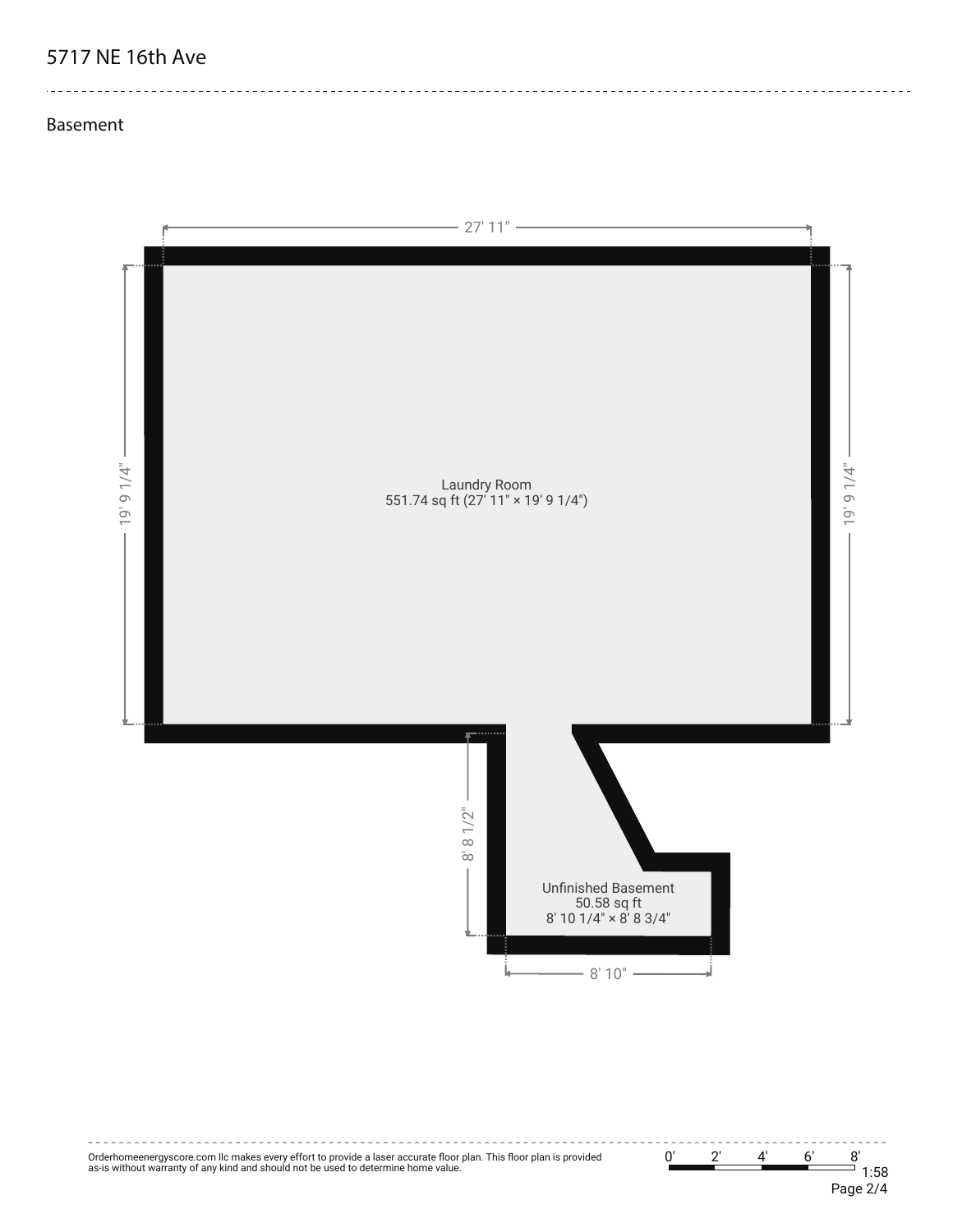## **5717 NE 16th Ave**

#### **Main Floor**